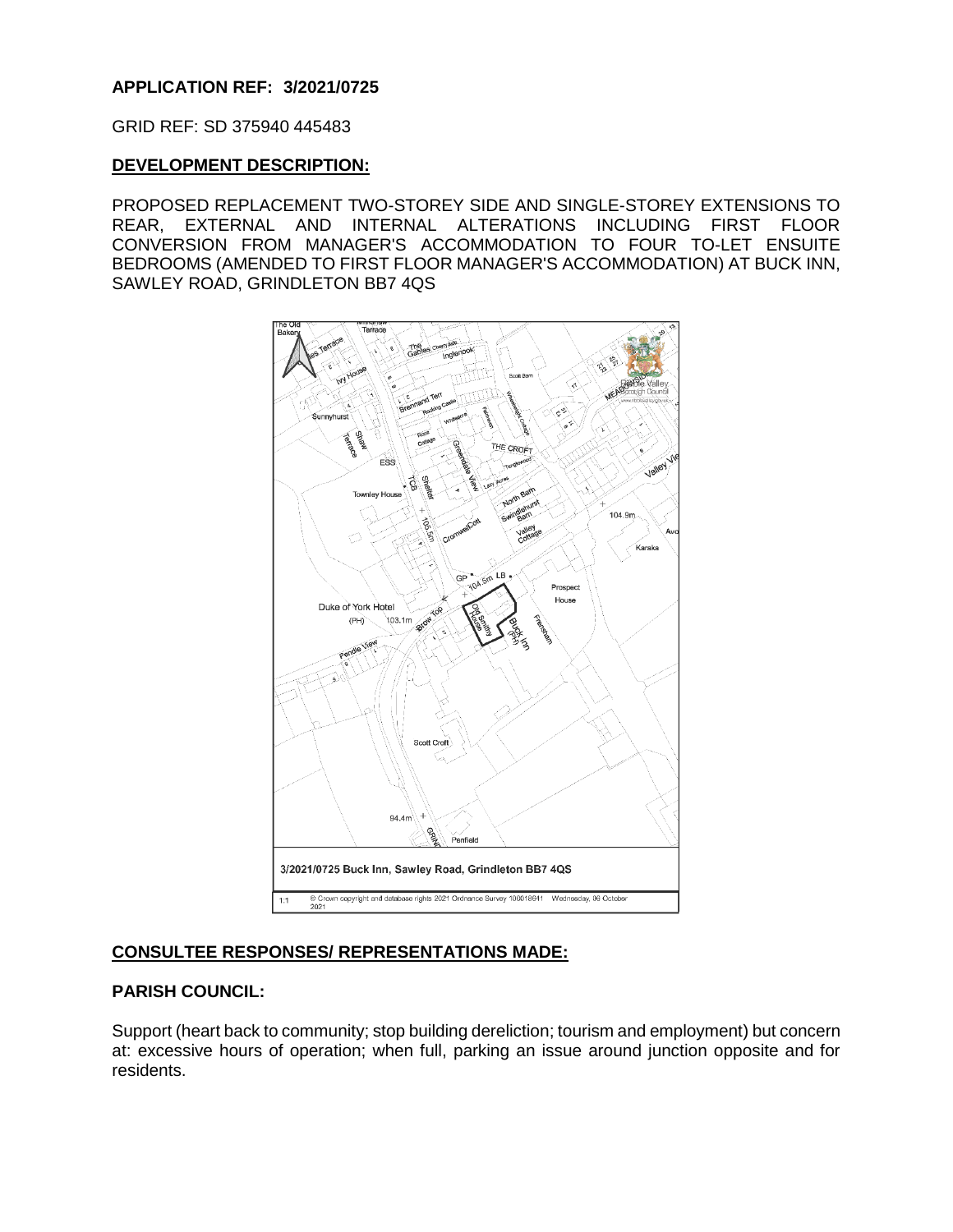# **LCC HIGHWAYS:**

**9 August 2021** - Further information required because:

- Intensification of use of the existing access following the extension to the building and change of use of the manager's accommodation to 4 hotel rooms.
- Shortfall in 29 car parking spaces.
- Easy access and exit require swept path analysis of largest delivery goods vehicle.
- Advise to just renovate without extending and proposing a hotel element will not require any information and the site may not require planning permission (shortfall in car parking will be a pre-existing situation).

**9 September 2021** - No objection subject to conditions (access, parking and turning and car park surfacing before occupation). Removed hotel element and will remain as landlords/managers flat. Will accept the shortfall in parking.

# **CADENT:**

Apparatus in the vicinity. Advise of likely decision as soon as possible. Note to contractor.

## **ADDITIONAL REPRESENTATIONS:**

Seven objections received which make the following points:

- Parking area right of access to neighbouring properties.
- Increased on-street parking; remaining as village pub obviates need for additional parking.
- Noise after midnight including no supervision of hotel guests; outdoor seating.
- Re-opening of the Buck will affect (competition) the proposed Duke of York (Grade II listed) Community Hub (more than pub/restaurant).
- Over-development.
- Loss of light from extension location and finish.
- Overlooking from outdoor seating area.
- Restaurant more than village pub.
- Detrimental to conservation village.

Seventy-three letters of support which make the following points:

- Village needs pub and shop.
- Best plan.
- Not harmful to the conservation area or setting of Duke of York (Pre-application advice); enhance views.
- Good for economy jobs; tourism
- Community facility focal point, social cohesion and mental health. 200 people supported the Community Pub Project.
- Duke of York offers to purchase rejected; continues to deteriorate (what RVBC doing about?).
- The Pavilion is a village hall (not pub/restaurant; more-bookable only).
- Prevent another pub deteriorating.
- Re-opening of the Buck will not affect (competition) the Duke of York.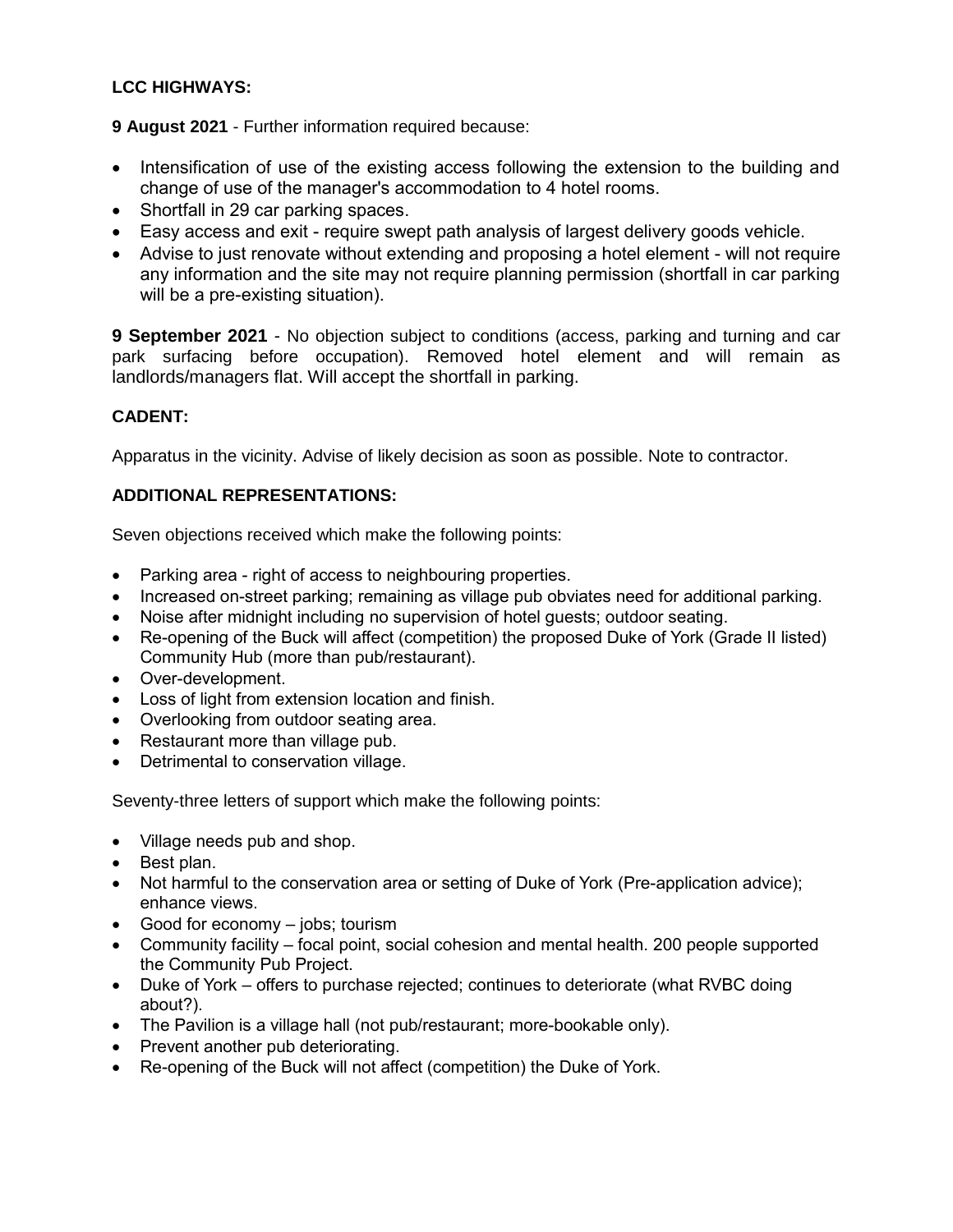## 1. **Site Description and Surrounding Area**

- 1.1 The Buck Inn is a prominently sited C18 public house (vacant for c.3 years) within Grindleton Conservation Area. It fronts Sawley Road and is close to the juncture of Brow Top/Sawley Road and Main Street and within the immediate setting of the Duke of York Hotel (Grade II listed; 'Public house, early C19th'; corner site; Focal Building in the Grindleton Conservation Area Appraisal). It is one of the very few non-listed buildings in Grindleton Conservation Area which the Appraisal (The Conservation Studio consultants) identifies as making a positive contribution to character and appearance (Building of Townscape Merit).
- 1.2 The Buck Inn has a symmetrical frontage with ground floor bay-windows (with castellated parapet) either side of a central pedimented front door. Quoins at each return. Chimneys at each gable. Adjoining traditional wall and gates to the front of a yard and recessed single-storey stone and render extensions. Modern rear extensions occupy just over half of the rear curtilage with adjoining stone flagged space to the west.
- 1.3 The 1890s OS map shows the 'Buck Inn' with yard and extension to the north-east as existing. The 1840s OS map shows a building of square plan with extensions to the rear and side in this location.

## 2. **Proposed Development for which consent is sought**

- 2.1 Planning permission is sought for a proposed 2-storey extension in the yard to the east of the frontage (with demolition of side extensions and front wall/gates; roadside frontage of arch-headed openings including ground floor cart-door type openings), single-storey extension to the rear (replacement of existing extensions; construction to whole of rear yard; flat roof) and external and internal alterations including the loss of walling identifying the historic double-pile planform.
- 2.2 Revised plans were received on  $3<sup>rd</sup>$  September 2021 (following LCC Highways initial objection) deleting the proposed hotel accommodation and incorporating a revised parking design and numbers (now seven spaces).
- 2.3 The submitted application form identifies hours of operation as:
	- $\bullet$  Mon Thurs 1100 to 0000
	- Fri-Sat 1100 to 0100
	- Sun and BH 1200 to 0000
- 2.4 The submitted application form identifies that the development will employ 10 Full-time and 10 Part- Time employees.
- 2.5 The submitted Design Statement summarises the Borough Council's Pre-application advice of May 2021. It suggests that the proposed en-suite boutique bedrooms at first floor (now deleted following LCC Highways concerns) are required to facilitate a viable business (paragraph 3.5).

#### 3. **Relevant Planning History**

3/2007/0812 – Installation of a new stainless steel extract system with galvanised ductwork and associated fittings to exhaust fumes from the kitchen, away from neighbouring properties. PP granted 12/10/2007.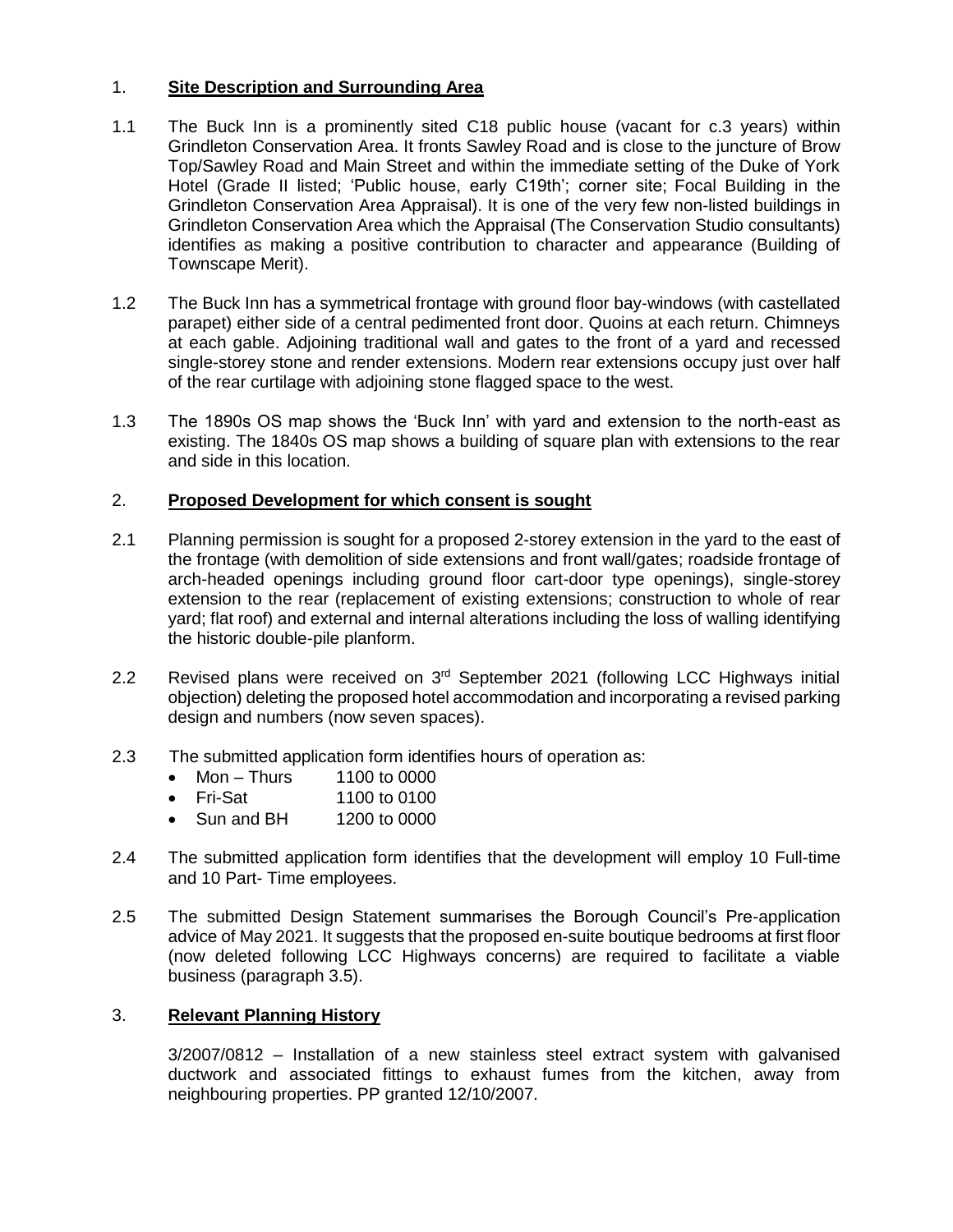3/2007/0481 – Proposed erection of slate mono-pitch roofed shelter attached to existing flat roofed extension to rear of premises and replacement of existing sliding patio doors with French style doors and glazed side panels. PP granted 20/06/2007.

3/1986/0331 – Rear lounge to form covered way from main building to toilets. PP granted 16/7/1986.

3/1986/0180 – Family room to rear by roofing across main building to toilets. PP refused 6/5/1986.

BO1459 – Toilet. PP granted 1/8/1969.

#### 4. **Relevant Policies**

Ribble Valley Core Strategy: Key Statement EN2 - Landscape Key Statement EN5– Heritage Assets Key Statement EC2: Development of Retail, Shops and Community Facilities and **Services** Key Statement EC1: Business and Employment Development Policy DMG1– General Considerations Policy DMG2 – Strategic Considerations Policy DME4– Protecting Heritage Assets Policy DMB1: Supporting Business Growth and the Local Economy

Planning (Listed Buildings and Conservation Areas) Act 1990. 'Preservation' in the duties at sections 66 and 72 of the Act means "doing no harm to" (*South Lakeland DC v. Secretary of State for the Environment* [1992]). Grindleton Conservation Area Appraisal

National Planning Policy Framework (NPPF) National Planning Practice Guidance (NPPG)

#### 5. **Assessment of Proposed Development**

- 5.1 Impact upon the character and appearance of Grindleton Conservation Area, the setting of the Duke of York Hotel and the cultural heritage of the Forest of Bowland AONB:
	- 5.1.1 It is considered that the proposed extensions are harmful to the character and appearance of Grindleton Conservation Area, the setting of the Duke of York Hotel and the cultural heritage of the Forest of Bowland AONB.
	- 5.1.2 The side extension is large (two-storey, two bay width and having little set-back or set-down), prominent and incongruous, unbalancing the carefully and intentionally designed symmetric façade ("*The Duke of York and The Buck Inn – dating from the 18th century, both symmetrical double pile houses*"; "*two public houses … but the streetscape is largely made up of vernacular houses, without church (until 1805), manor, rectory or 'polite' houses"* – Grindleton Conservation Area Appraisal").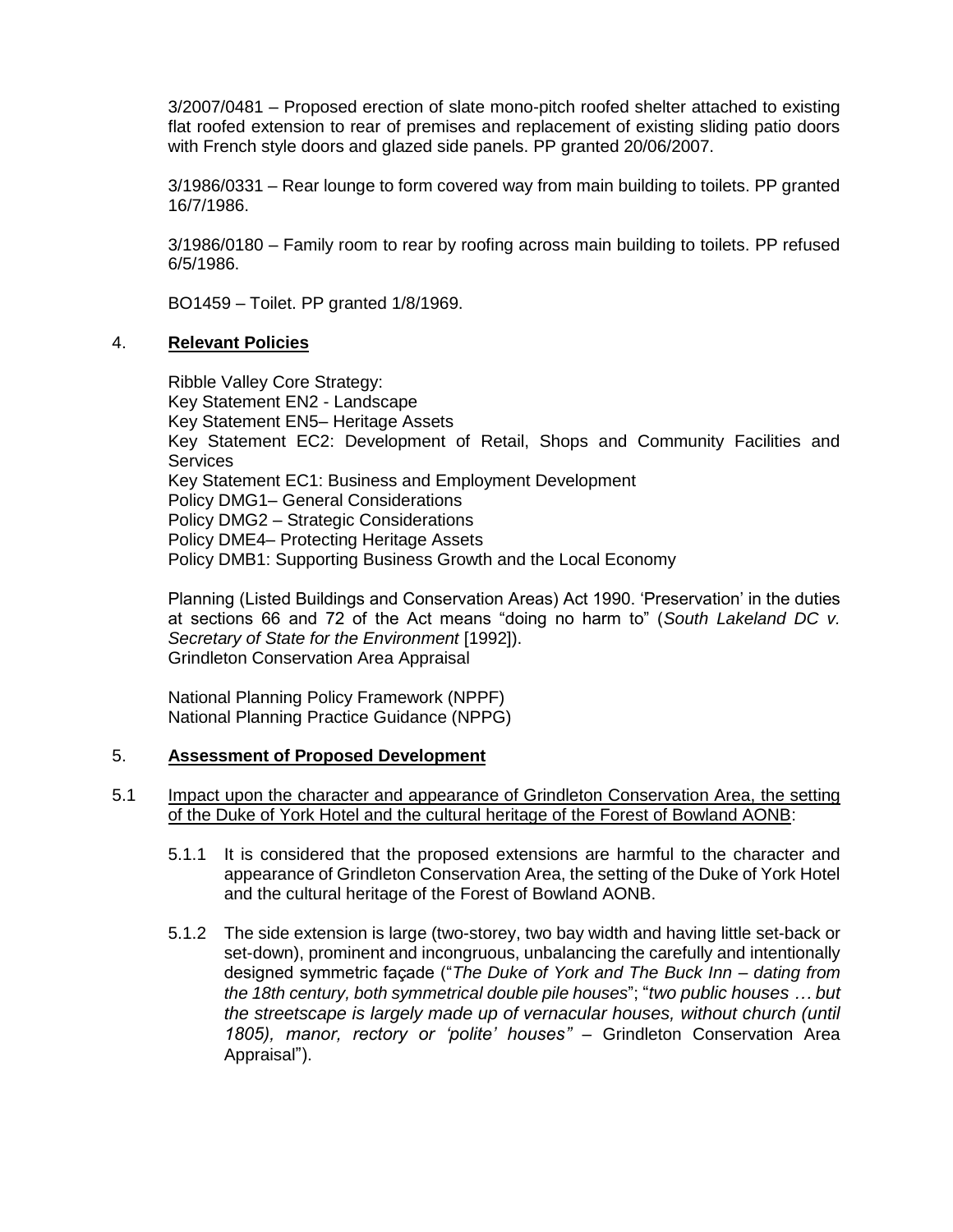- 5.1.3 The side extension's cart-door openings have no provenance to this site and undermine the significance and authenticity of the conservation area's buildings which do possess such characteristics ("a number of former agricultural buildings, with carriage arches …at Stone Hill Farm, Swindlehurst Barn, Duck House Farm and Wythenstocks Barn, for example" – Grindleton Conservation Area Appraisal).
- 5.1.4 Construction of the side extension will result in the loss of a historic extension, traditional boundary walling, gates and yard ("Boundary walls: built from the abundant local gritstone, these are a distinctive feature of the conservation area"; "Railings and gates" - Grindleton Conservation Area Appraisal: Local details) and distinct planform ("the double pile layout of the building remains legible at ground floor level" – Heritage Statement).
- 5.1.5 Buildings along the southern side of Sawley Lane are characterised by spaces between buildings allowing through views to the open countryside. The spaces around the Buck and views of relatively undetailed gable walls additionally provides emphasis to its impressive symmetrically designed facade. This will be lost.
- 5.1.6 The Duke of York is diagonally opposite the Buck and the proposed rear flat-roofed and largely glazed extension (which is flush with the gable wall). The extension is unsympathetic to the C18 double-pile building in form and materials and unduly prominent in the streetscene.
- 5.1.7 In considering the proposed development due regard has been had to:
	- Section 66 and 72 of the Planning (Listed Buildings and Conservation Areas) Act 1990
	- The Framework paragraphs 199 and 200
	- Ribble Valley Core Strategy Policy DME4
	- Ribble Valley Core Strategy Policy DMG1
	- Building in Context Principles
	- The National Design Guide (2021)
	- Making changes to heritage assets' (Historic England, 2016)
	- The Forest of Bowland AONB Management Plan
- 5.1.8 The National Planning Practice Guidance states that "substantial harm is a high test, so it may not arise in many cases". The external additions are potentially reversible and most historic fabric is retained. Harm to the character and appearance of Grindleton Conservation Area and the setting of the Duke of York Hotel is 'less than substantial'.
- 5.1.9 NPPF paragraph 202 requires that 'less than substantial' harm be weighed against any public benefits of proposals including, where appropriate, securing its optimum viable use". The Ribble Valley Core Strategy also identifies:
	- *"The expansion of existing businesses will, wherever appropriate, be considered favourably" (Key Statement EC1).*
	- *"Proposals that are intended to support business growth and the local economy will be supported in principle … The expansion of existing firms within settlements will be permitted on land within or adjacent to their existing sites,*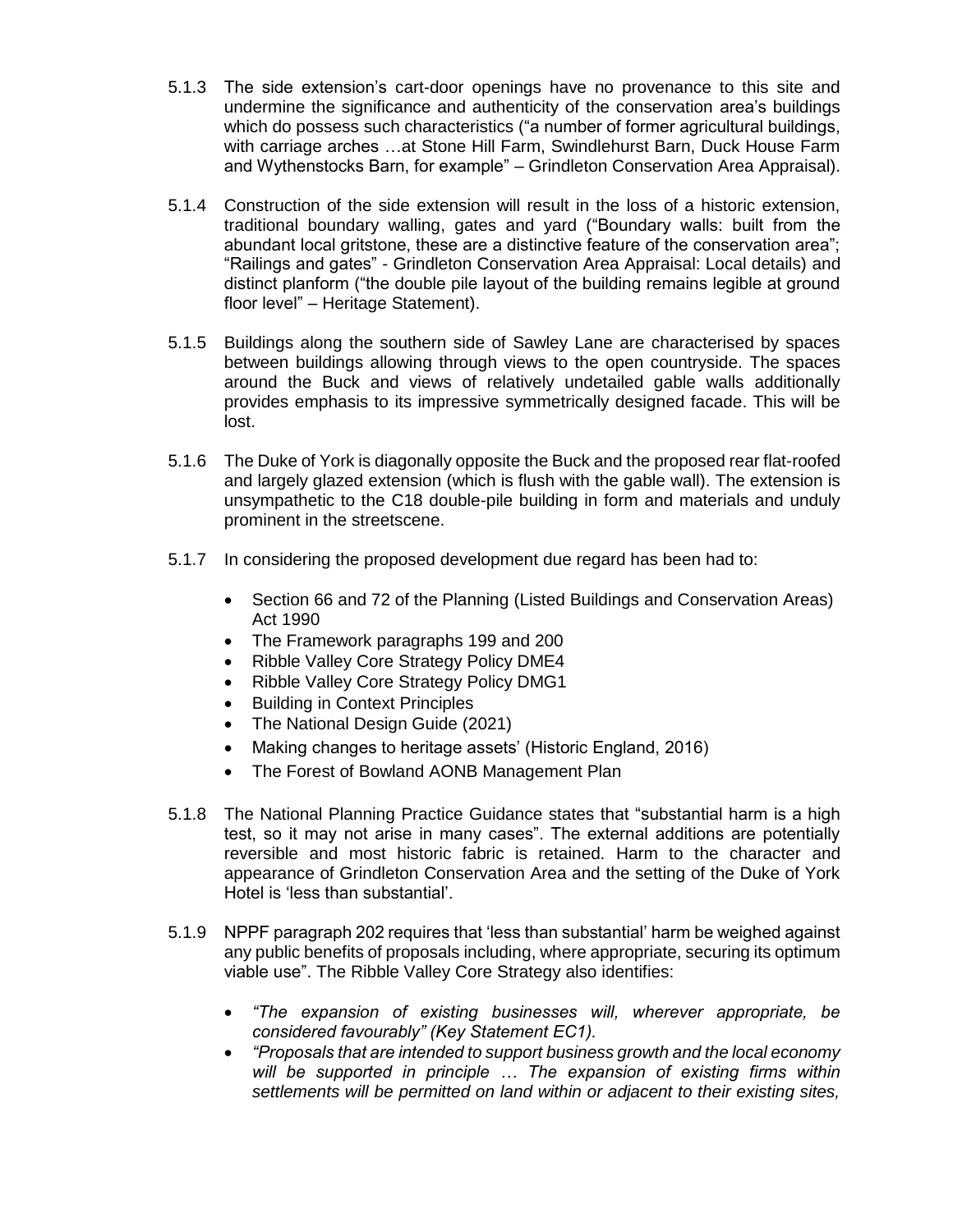*provided no significant environmental problems are caused and the extension conforms to the other plan policies of the LDF" (Policy DMB1).*

- 5.1.10 The re-use of the public house is welcomed for its economic (business growth and employment generation) and social (meeting place for the local and wider community) public benefits. Re-use for a public house also helps safeguard the historic interest of the site.
- 5.1.11 However, it is unclear whether the extent of development proposed, in particular the two-storey extension, which will appear incongruous and conspicuous, is necessary. Following concerns from the Highway Engineer the en-suite bedroom accommodation, which it was originally understood to be integral to business viability, were deleted from the scheme however the built form originally proposed was retained with Manager accommodation. Given the deletion of the en-suite accommodation it is considered that there is potential for a smaller scheme to be developed which would have the benefits associated with the development but result in less harm to the character and appearance of Grindleton Conservation Area and the setting of the Duke of York Hotel (Grade II listed). It is not considered that the harm resulting from the proposed development is outweighed by the benefits.

## 5.2 Impact upon Residential Amenity:

- 5.2.1 The concerns of local residents have been considered. The proposal (subject to minor amendment) does not have a significant impact on adjoining properties in respect to overshadowing, overbearing, or overlooking. The rear extension windows do overlook the neighbour's garden to the south but this could be resolved by obscure glazing. The proposed side extension will overshadow part of the west gable ground floor window of the neighbour to the east, but this is a secondary window to what appears to be a kitchen.
- 5.2.2 A noise assessment has not been submitted with the application and no observations have been received from Environmental Health (including hours of operation) but the applicant has advised that the hours of operation are to be reduced from the original request. Based on the historic use it is considered that the hours of operation are acceptable. Also, the application has changed in that the first floor is for Managers accommodation rather than letting which would overcome some of the objections.
- 5.3 Highway Safety and Accessibility:
	- 5.3.1 The comments and advice (including suggested conditions) of LCC Highways has been considered. Appropriate conditions could be secured in the event of a positive recommendation.
- 5.4 Landscape/Ecology:
	- 5.4.1 The submitted bat survey identifies bats will not be disturbed during demolition, the extension will not have a negative impact on a local bat population, no high value bat roost habitat will be removed, and no mitigation is required. The comments of RVBC Countryside will be reported to Committee.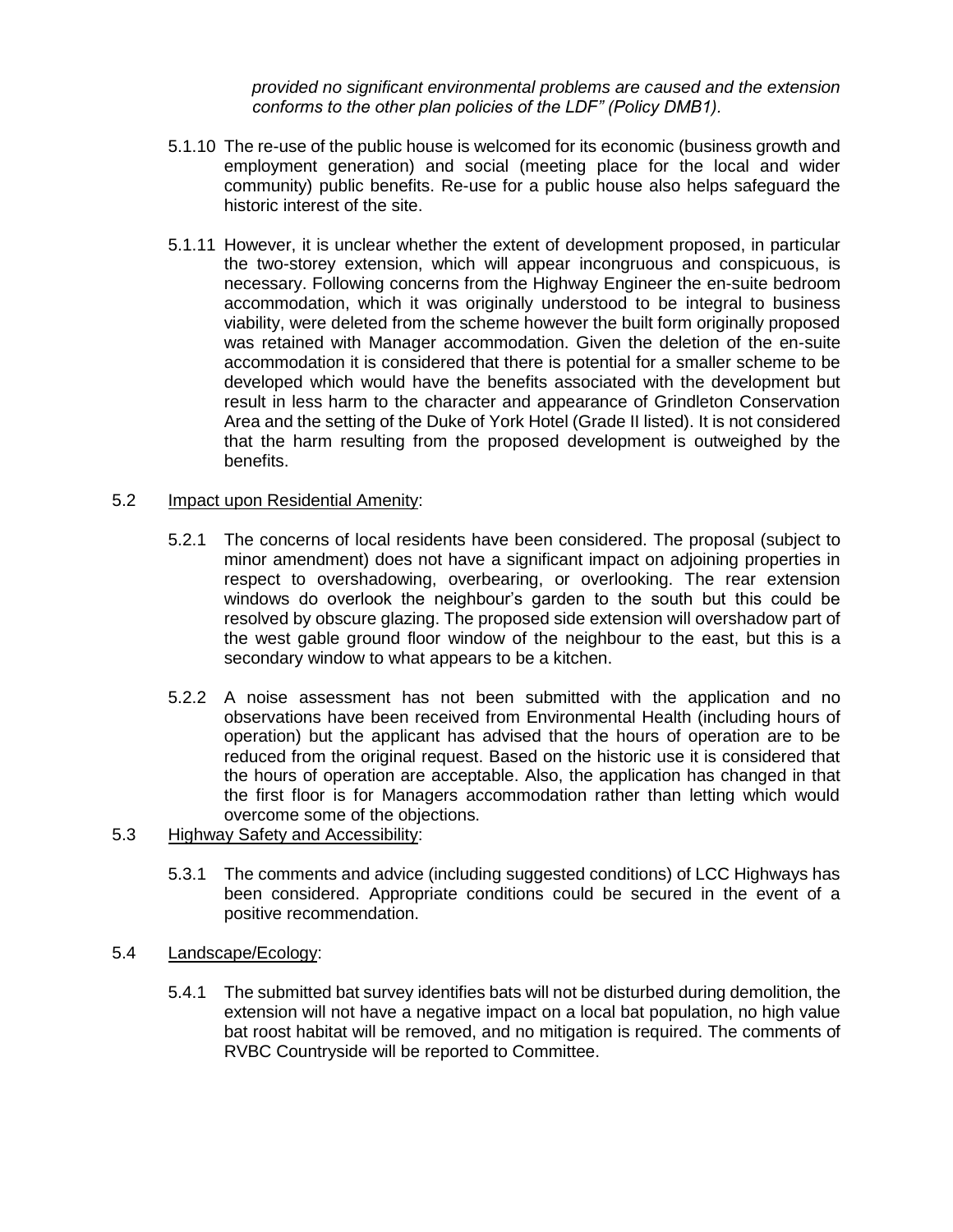## 6. **Observations/Consideration of Matters Raised/Conclusion**

- 6.1 In giving considerable importance and weight to the duties at section 66 and 72 of the Planning (Listed Buildings and Conservation Areas) Act 1990 and in consideration to NPPF and Key Statement EN2, EN5, EC1 and EC2 and Policies DME4, DMG1, DMG2 and DMB1 of the Ribble Valley Core Strategy it is recommended that planning permission be refused.
- 6.2 The proposed extensions are incongruous and conspicuous and have a harmful impact upon the character and appearance of Grindleton Conservation Area and the setting of the Duke of York Hotel (Grade II listed) because of their form, size, location and materials. This is contrary to Ribble Valley Core Strategy Key Statement EN5 and Policy DME4 and DMG1.

## **UPDATE FOLLOWING 21st October PLANNING AND DEVELOPMENT COMMITTEE MEETING:**

On 21 October 2021 Committee were minded to approve the application and deferred and delegated the application to the Director of Economic Development and Planning subject to appropriate conditions stipulating a minimum 2 m set back. Following discussion with the agent, they have advised that due to the location of the cellar it would not be a viable proposition and the maximum set back is 1.3m It is considered that although this is not ideal that the benefits associated with the development are sufficient to accept the reduced setback. The proposal has also been amended to secure appropriate design changes.

**RECOMMENDATION 1:** That the application be APPROVED subject to the following conditions:

1. The development must be begun not later than the expiration of three years beginning with the date of this permission.

REASON: Required to be imposed pursuant to section 91 of the Town and Country Planning Act 1990 as amended by Section 51 of the Planning and Compulsory Purchase Act 2004.

2. Unless explicitly required by condition within this consent, the development hereby permitted shall be carried out in complete accordance with the proposals as detailed on drawings:

Location Plan -HTF-L01 Proposed Site Plan 6239-P01 Rev C received on 1/11/21 Proposed Floor Plan 6239-P02 Rev C received on 1/11/21 Proposed Elevation Plan 6239-P03 Rev C received on 1/11/21

REASON: For the avoidance of doubt and to clarify which plans are relevant to the consent.

#### *Materials*

3. Prior to the commencement of above ground construction of the development hereby approved full details of the external materials and surfacing materials shall be submitted to and approved in writing by the Local Planning Authority. The development thereafter shall be constructed in accordance with the approved materials.